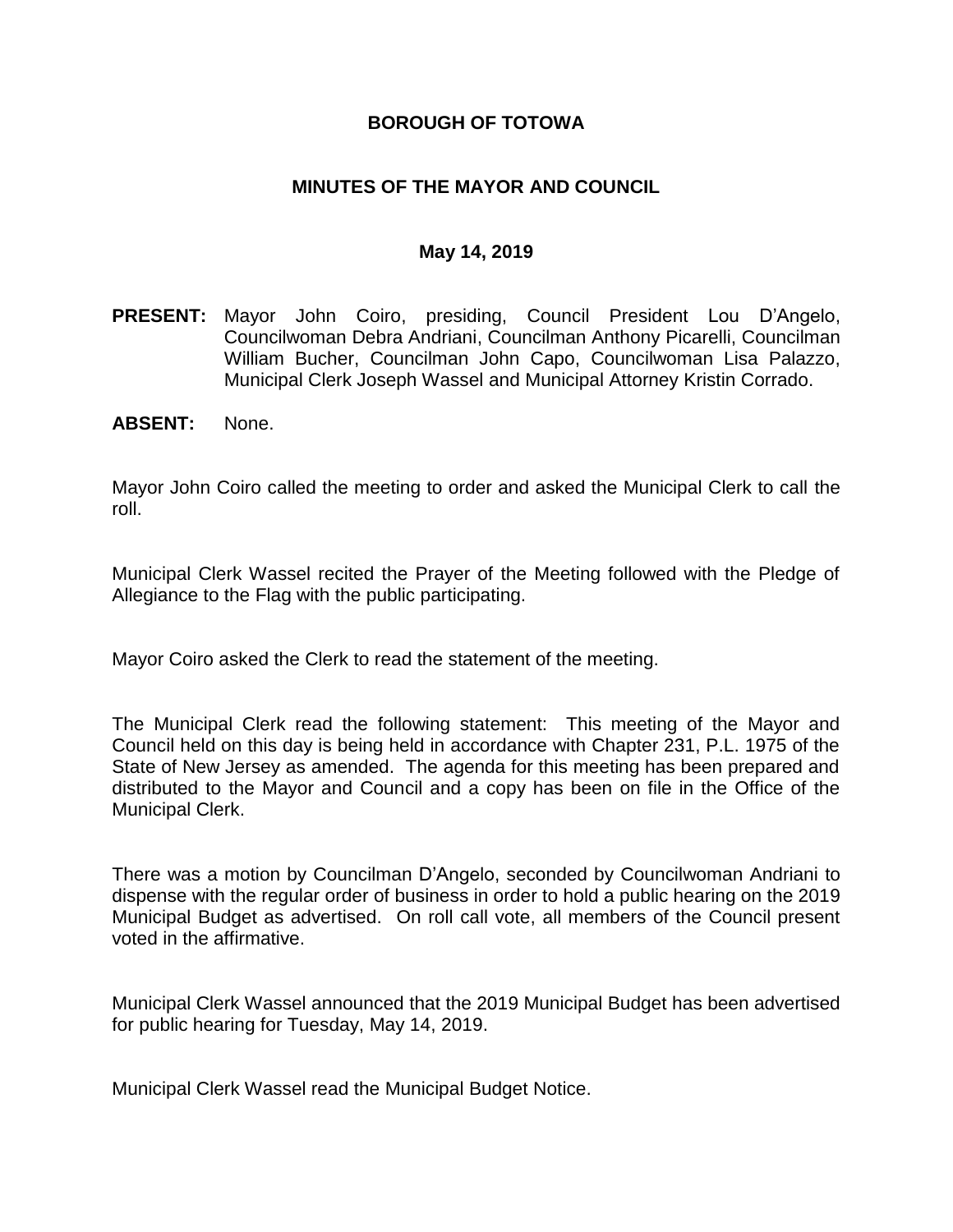There was a motion by Councilman D'Angelo, seconded by Councilwoman Andriani to adopt the following Resolution To Waive The Reading In Full Of The 2019 Municipal Budget. On roll call vote, all members of the Council present voted in the affirmative.

## RESOLUTION NO. 62-2019

### RESOLUTION TO WAIVE THE READING IN FULL OF THE 2019 MUNICIPAL BUDGET

WHEREAS, N.J.S.A. 40A:4-8 permits that the Budget as advertised may be read by its title providing that at least one week prior to the date of the hearing and at the hearing, a complete copy of the approved budget:

- a) shall be made available for public inspection; and
- b) shall be made available to each person upon request; and

WHEREAS, the Borough of Totowa has complied with the aforesaid requirements.

NOW, THEREFORE, BE IT RESOLVED, by the Mayor and Council that the Borough of Totowa is hereby permitted to waive the reading in full, of the Municipal Budget for the year ending December 31, 2019.

There was a motion by Councilman D'Angelo, seconded by Councilwoman Andriani to open the public hearing. On roll call vote, all members of the Council present voted in the affirmative.

Mayor Coiro asked if any citizens wish to be heard on the 2019 Municipal Budget.

#### **CITIZENS HEARD:**

There were no citizens who wished to be heard.

There was a motion by Councilman D'Angelo, seconded by Councilwoman Andriani to close the public hearing. On roll call vote, all members of the Council present voted in the affirmative.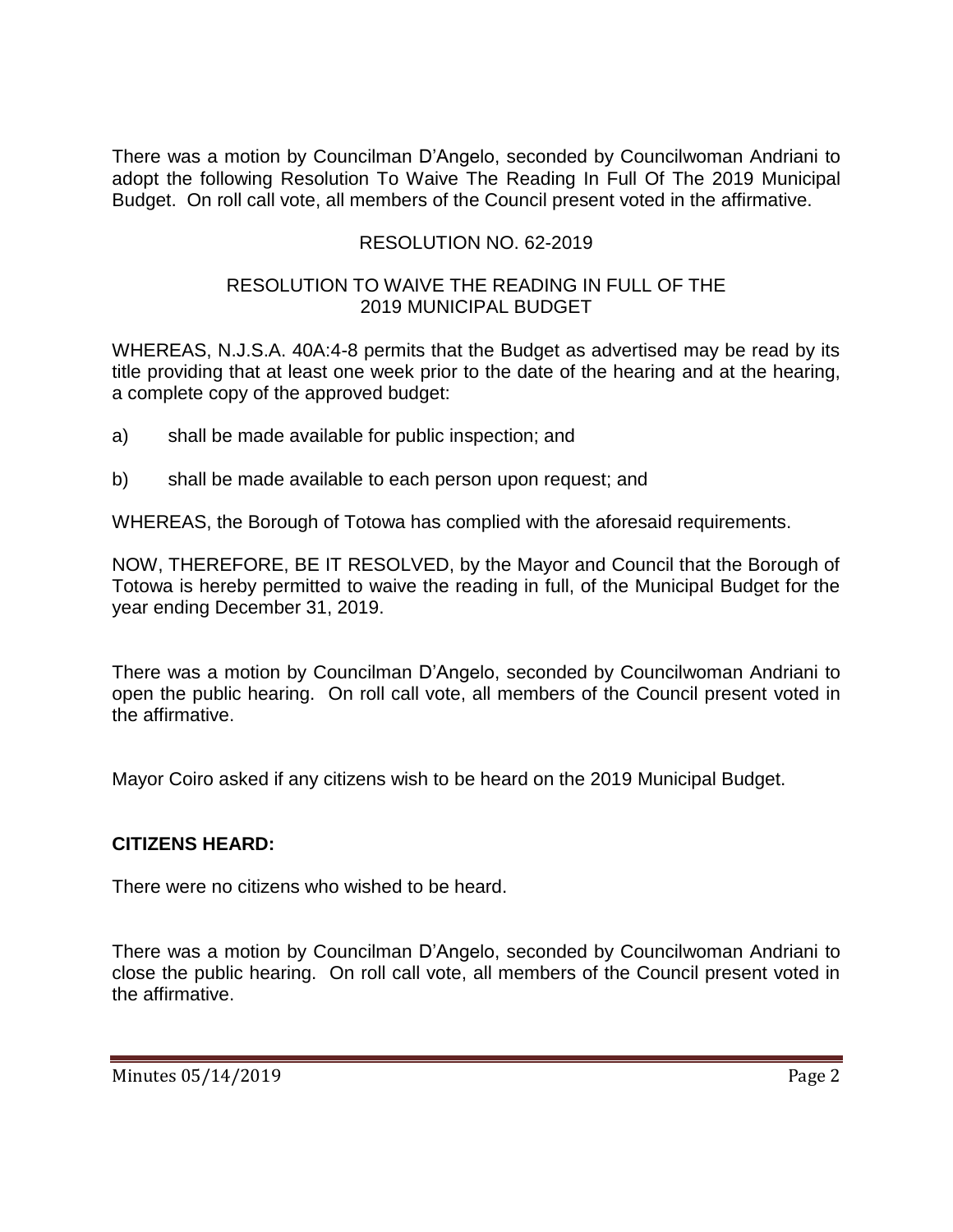There was a motion by Councilman D'Angelo, seconded by Councilwoman Andriani to adopt the following Resolution Regarding Self-Examination Of The 2019 Municipal Budget. On roll call vote, all members of the Council present voted in the affirmative.

## RESOLUTION NO. 63-2019

### RESOLUTION REGARDING SELF-EXAMINATION OF THE 2019 MUNICIPAL BUDGET

WHEREAS, N.J.S.A. 40A:4-78b has authorized the Local Finance Board to adopt rules that permit municipalities in sound fiscal condition to assume the responsibility, normally granted to the Director of the Division of Local Government Services, of conducting the annual budget examination; and

WHEREAS, N.J.A.C. 5:30-7 was adopted by the Local Finance Board on February 11, 1997; and

WHEREAS, pursuant to N.J.A.C. 5:30-7.2 thru 7.5 the Borough of Totowa has been declared eligible to participate in the program by the Division of Local Government Services, and the Chief Financial Officer has determined that the Borough meets the necessary conditions to participate in the program for the 2019 budget year.

NOW, THEREFORE, BE IT RESOLVED, by the Governing Body of the Borough of Totowa that in accordance with N.J.A.C. 5:30-7.6a & b and based upon the Chief Financial Officer's certification, the governing body has found the budget has met the following requirements:

- 1. That with reference to the following items, if applicable, the amounts have been calculated pursuant to law and appropriated as such in the budget.
	- a. Payment of interest and debt redemption charges
	- b. Deferred charges and statutory expenditures
	- c. Cash deficit of preceding year
	- d. Reserve for uncollected taxes
	- e. Other reserves and non-disbursement items
	- f. Any inclusions of amounts required for school purposes.
- 2. That the provisions relating to limitation on increases of appropriations pursuant to N.J.S.A. 40A:4-45.2 and appropriations for exceptions to limits on appropriations found at 40A:4-45.3 et seq. are fully met. (Complies with the "CAP" law).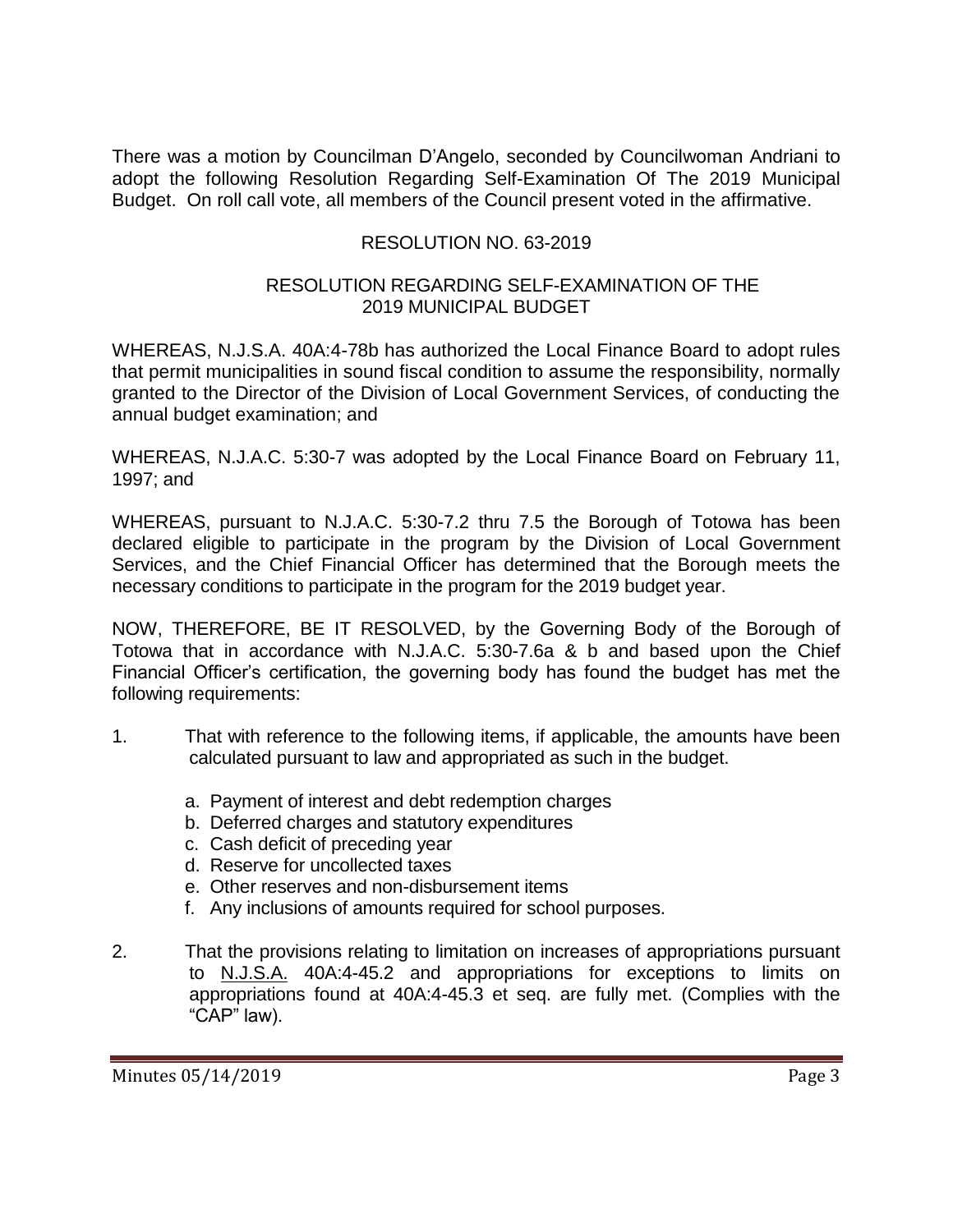- 3. That the budget is in such form, arrangement, and content as required by the Local Budget Law and N.J.A.C. 5:30-4 and 5:30-5.
- 4. That pursuant to the Local Budget Law:
	- a. All estimates of revenue are reasonable, accurate, and correctly stated;
	- b. Items of appropriations are properly set forth
	- c. In itemization, form, arrangement, and content the budget will permit the exercise of the comptroller function within the municipality.
- 5. The budget and associated amendments have been introduced and publicly advertised in accordance with the relevant provisions of the Local Budget Law, except that failure to meet the deadlines of N.J.S.A. 40A:4-5 shall not prevent such certification.
- 6. That all other applicable statutory requirements have been fulfilled.

BE IT FURTHER RESOLVED, that a copy of this resolution be forwarded to the Director of the Division of Local Government Services.

There was a motion by Councilman D'Angelo, seconded by Councilwoman Andriani to approve Resolution No. 64-2019 To Adopt The 2019 Municipal Budget. On roll call vote, all members of the Council present voted in the affirmative.

There was a motion by Councilman D'Angelo, seconded by Councilwoman Andriani to revert to the regular order of business. On roll call vote, all members of the Council present voted in the affirmative.

Mayor Coiro asked if any members of the Council, the Municipal Clerk or the Municipal Attorney wished to address the Council.

Councilwoman Andriani: Announced the following: 1) The new park equipment has been installed at Washington Park School and it looks good; 2) Tomorrow night and next Wednesday night the Board of Recreation will be having registrations for both the pool and summer camp program at the Library in the Community Room.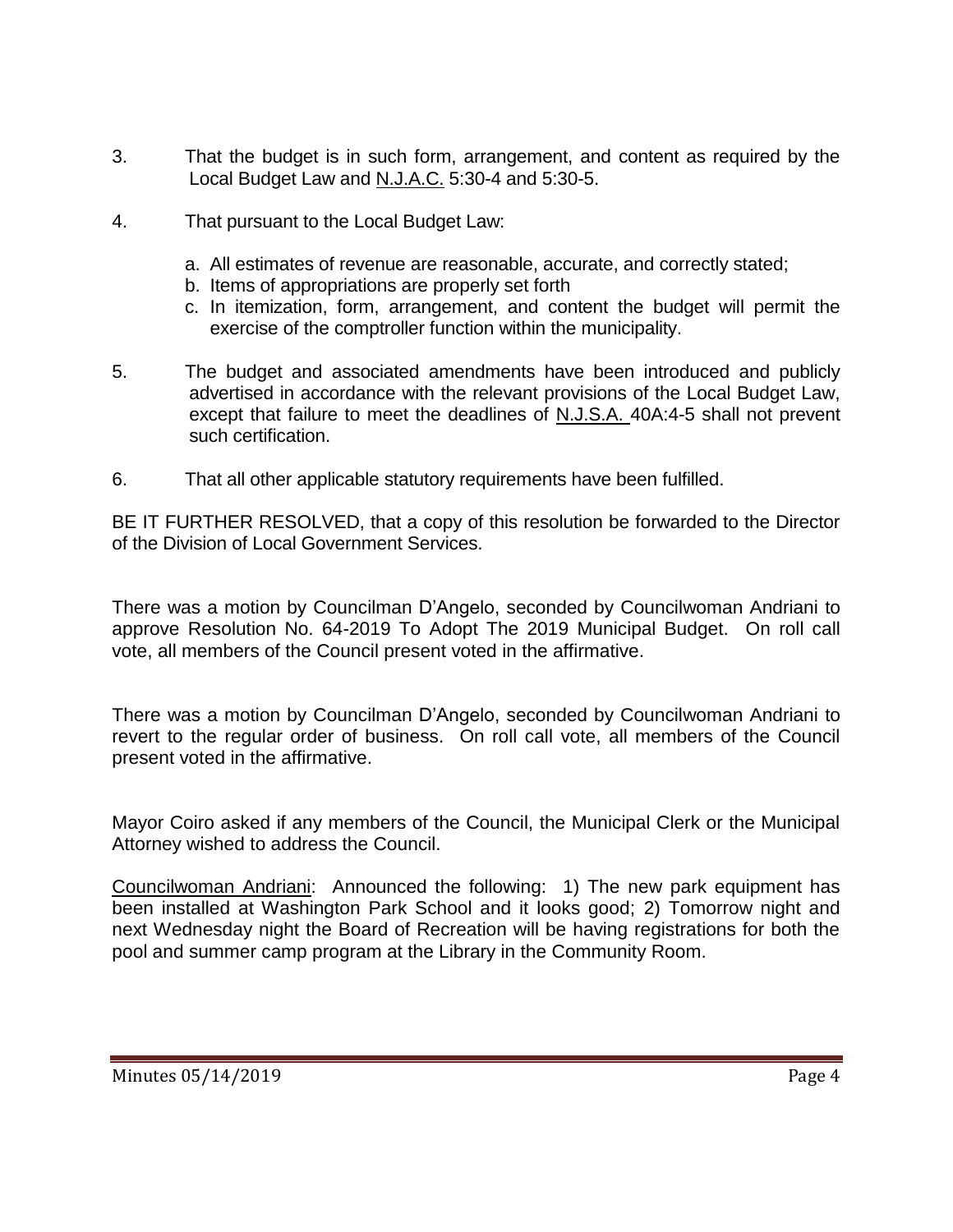CITIZENS HEARD:

Mike Mahometa, 269 Lincoln Avenue: 1) Said the plants that were planted in the concrete planters look great, but he has noticed that some are missing. DPW Superintendent Jim Niland: Informed the Council that some of the flowers – all purple ones – have been stolen.; 2) Stated that he called PSE&G about the missing old fashioned street light on Union Boulevard by the cemetery and they said that they put in a work order for the replacement; 3) Commented that he is curious about the flash boards that Paterson wants to reinstall at the Great Falls and is concerned that they will create flooding problems. Mayor Coiro: Told him that we are aware of it and the four Mayors' from Totowa, Woodland Park, Little Falls and Wayne have already sent a letter to Paterson Mayor Andre Sayegh and we have a meeting scheduled for next Monday night, May  $20<sup>th</sup>$  to discuss our concerns.

There was a motion by Councilwoman Andriani, seconded by Councilman Picarelli to approve the Minutes of the Mayor and Council for the meeting of April 23, 2019. On roll call vote, all members of the Council present voted in the affirmative. Councilman D'Angelo abstained from the voting.

COMMITTEE ON FINANCE:

There was a motion by Councilman Picarelli, seconded by Councilman D'Angelo to approve Resolution No. 2019-11 for the payment of bills. On roll call vote, all members of the Council present voted in the affirmative.

COMMITTEE ON PUBLIC SAFETY:

There was no report.

COMMITTEE ON PUBLIC WORKS:

There was a motion by Councilman Bucher, seconded by Councilwoman Palazzo to accept the following bids for the Jefferson Place and Raphael Road Improvements. On roll call vote, all members of the Council present voted in the affirmative.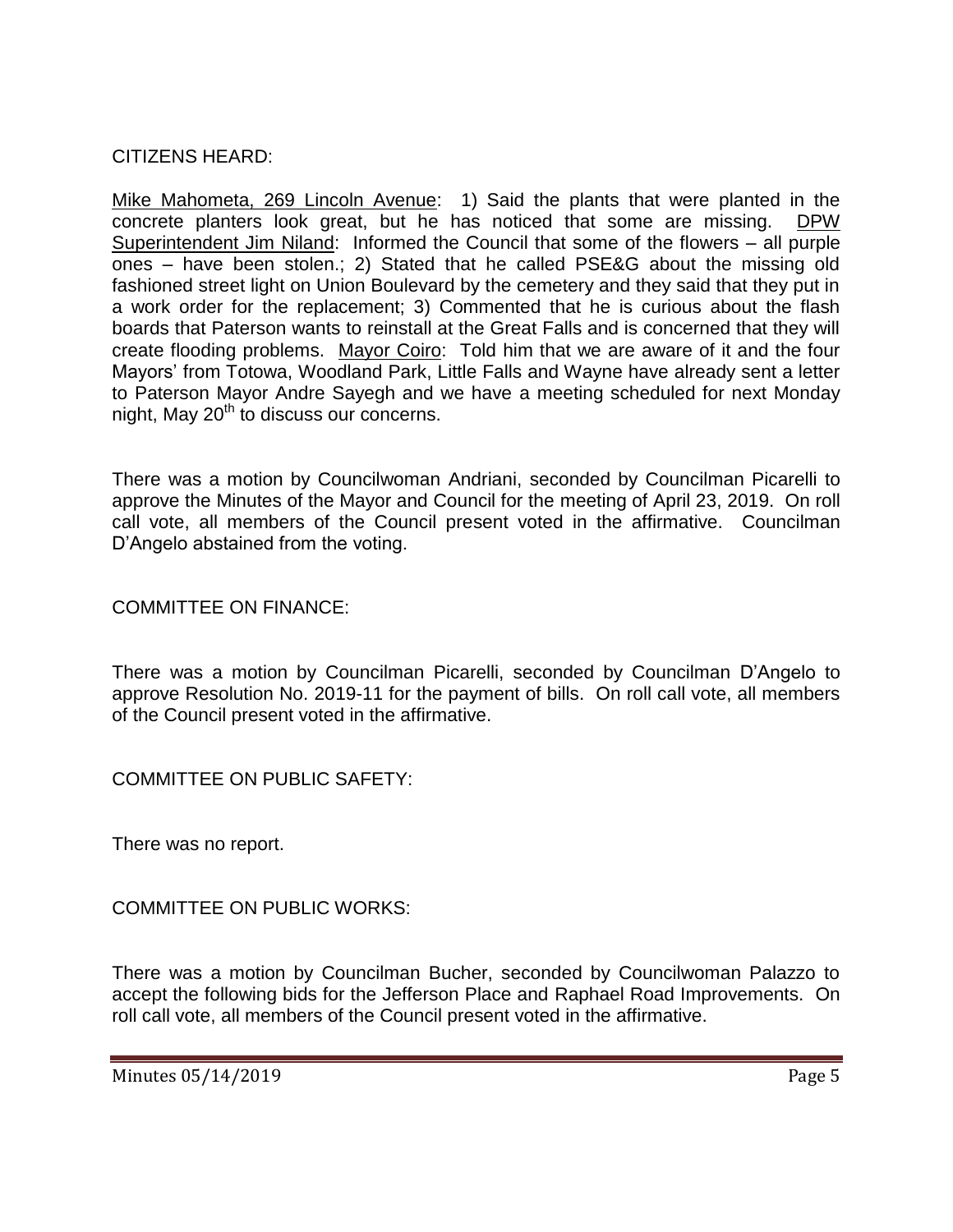| Company<br>Mike Fitzpatrick & Son<br>Oakridge, NJ 07438             | <b>Total Bid</b><br>\$297,965.00 |
|---------------------------------------------------------------------|----------------------------------|
| Cifelli & Son General Construction, Inc.<br><b>Nutley, NJ 07110</b> | \$314,878.50                     |
| D&L Paving Contractors, Inc.<br><b>Nutley, NJ 07110</b>             | \$319,973.88                     |
| <b>DLS Contracting</b><br>Fairfield, NJ 07004                       | \$343,121.50                     |

Upon the recommendation of the Committee, there was a motion by Councilman Bucher, seconded by Councilwoman Palazzo to adopt the following resolution to award the contract for the Jefferson Place and Raphael Road Improvements. On roll call vote, all members of the Council present voted in the affirmative.

## RESOLUTION NO. 65-2019

#### RESOLUTION AUTHORIZING CONTRACT FOR THE JEFFERSON PLACE AND RAPHAEL ROAD IMPROVEMENT PROJECT

WHEREAS, the Borough of Totowa has received a Municipal Aid Grant from the New Jersey Department of Transportation ("NJDOT") for various improvements for Jefferson Place and Raphael Road which includes the milling and resurfacing of the roadways, replacement of concrete curb, installation of ADA compliant curb ramps and other associated site improvements; and

WHEREAS, by Resolution 31-2018 dated January 23, 2018, the Mayor and Council of the Borough of Totowa authorized Richard A. Alaimo Engineering Associates to provide design services, prepare bid documents, assist in the bidding process and supervise construction of the Jefferson Place and Raphael Road Improvement Project; and

WHEREAS, the Mayor and Council of the Borough of Totowa did advertise for receipt of sealed bids in accordance with the specifications entitled "Borough of Totowa, 2017 NJDOT Municipal Aid Program, Jefferson Place and Raphael Road Improvements, Contract No. 2019-2"; and

WHEREAS, the Borough of Totowa did receive sealed bids at its Municipal Building on May 7, 2019; and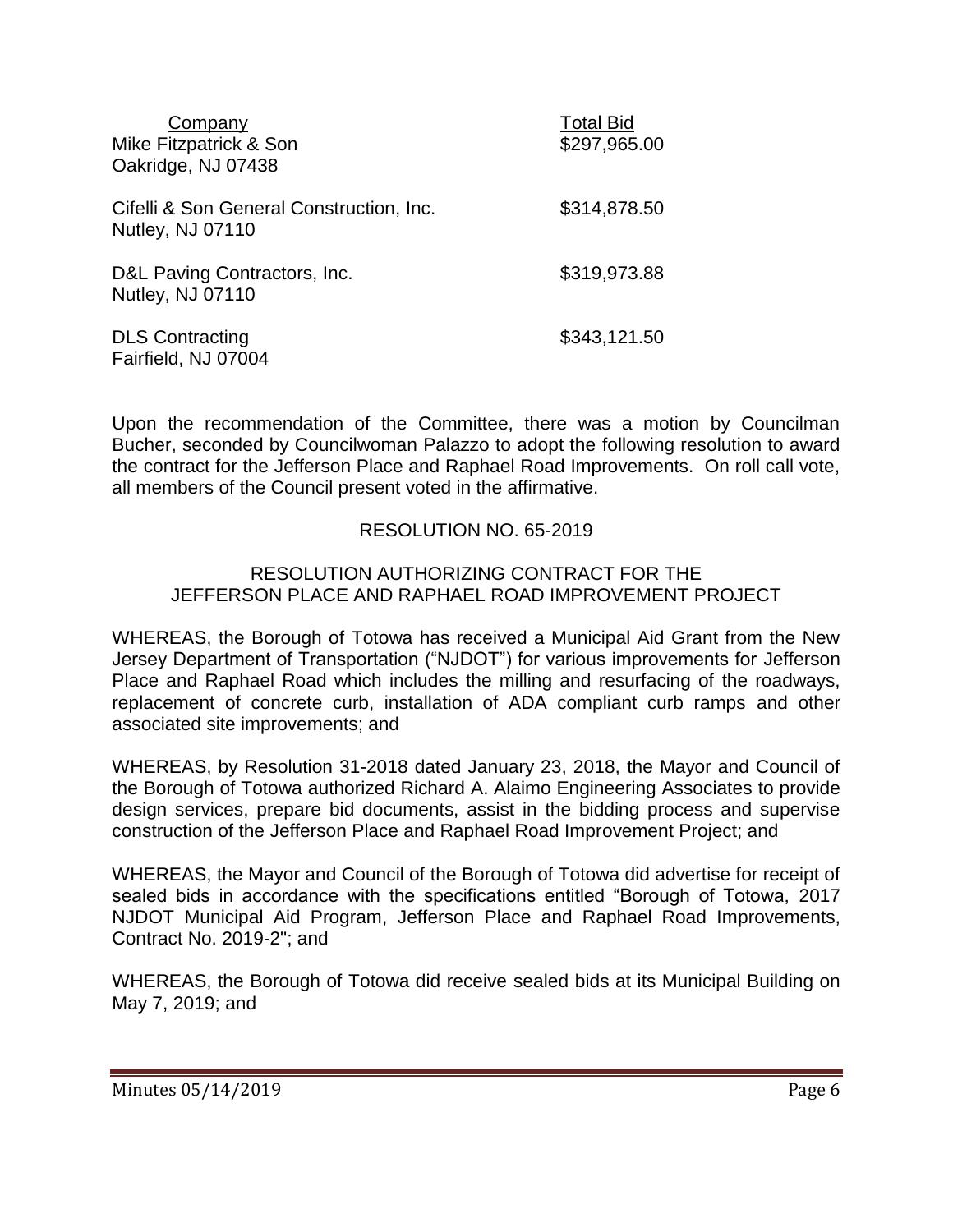WHEREAS, the apparent low bid was submitted by Mike Fitzpatrick & Son, Inc., 18 Cozy Lake Road, Oak Ridge, New Jersey 07438 in the amount of \$297,965.00, a copy of which is on file in the office of the Borough of Totowa Municipal Clerk; and

WHEREAS, the Mayor and Council of the Borough of Totowa have determined that the bid submitted by Mike Fitzpatrick & Son, Inc. be accepted as the lowest responsible bid.

NOW, THEREFORE, BE IT RESOLVED, that the Mayor and Council of the Borough of Totowa do hereby accept the bid of Mike Fitzpatrick & Son, Inc. for the Jefferson Place and Raphael Road as the lowest responsible bid for the total sum of \$297,965.00.

BE IT FURTHER RESOLVED, that the Municipal Council of the Borough of Totowa does hereby authorize the Mayor and Municipal Clerk to execute any and all necessary instruments relating thereto.

COMMITTEE ON ENGINEERING & PUBLIC PROPERTY:

There was a motion by Councilman Capo, seconded by Councilwoman Andriani to approve Change Order No. 1 for a net decrease of \$1,717.00 and Payment Estimate No. 3 (Final) in the amount of \$11,369.30 to North American Pipeline Services, LLC for the Sanitary Sewer Main Rehabilitation – Phases V & VI. On roll call vote, all members of the Council present voted in the affirmative.

There was a motion by Councilman Capo, seconded by Councilwoman Andriani to accept the following bids for the Sanitary Sewer Main Rehabilitation – Phases VII & VIII. On roll call vote, all members of the Council present voted in the affirmative.

| Company                                            | <b>Total Bid</b> |
|----------------------------------------------------|------------------|
| National Water Main Co.                            | \$454,064.50     |
| Kearny, NJ 07032                                   |                  |
| <b>Standard Pipeline Service</b><br>Bear, PA 19701 | \$476,475.00     |

Upon the recommendation of the Committee, there was a motion by Councilman Capo, seconded by Councilwoman Andriani to adopt the following resolution to award the contract for the Sanitary Sewer Main Rehabilitation – Phases VII & VIII. On roll call vote, all members of the Council present voted in the affirmative.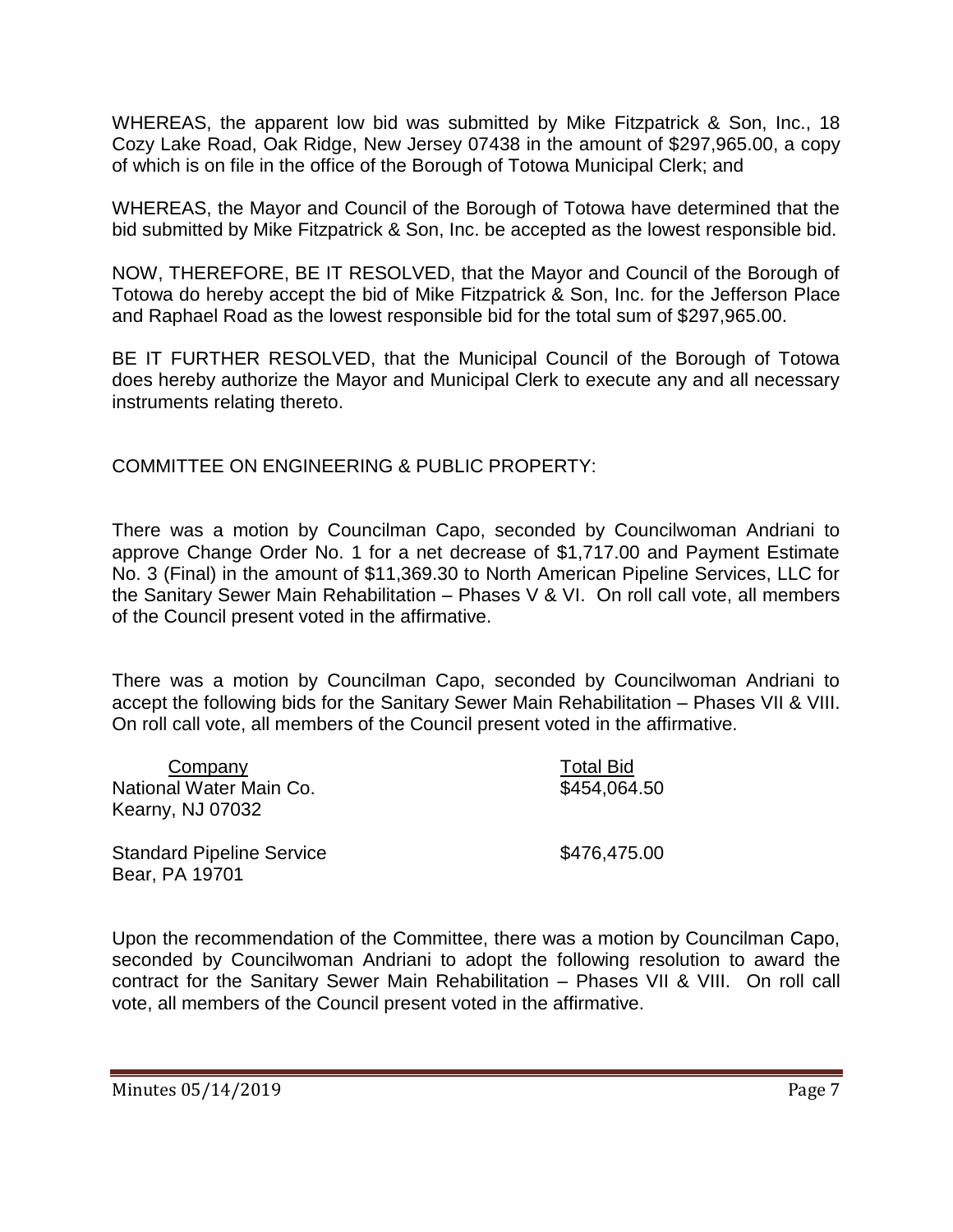## RESOLUTION NO. 66-2019

### RESOLUTION AUTHORIZING CONTRACT FOR SANITARY SEWER MAIN REHABILITATION – PHASES VII & VIII

WHEREAS, in August of 2011, the Borough of Totowa suffered the devastating effects of Hurricane Irene which resulted in unprecedented flooding throughout the community; and

WHEREAS, following the Hurricane, the Borough of Totowa Municipal Engineer recommended the rehabilitation of portions of the sanitary sewer mains located throughout the municipality; and

WHEREAS, to date, six Phases of the on-going Sanitary Sewer Main Rehabilitation Project have been completed; and

WHEREAS, the Borough of Totowa Municipal Engineer has now recommended the rehabilitation of existing sanitary sewer mains within Totowa Road from Mitchell Avenue to St. James Place, St. James Place from Lind Road to Totowa Road and William Place from Jefferson Place to Totowa Road; and

WHEREAS, the Borough of Totowa received a Block Grant from Passaic County through the Community Development Block Grant Program for the additional rehabilitation work; and

WHEREAS, the Mayor and Council of the Borough of Totowa did advertise for receipt of sealed bids in accordance with the specifications entitled "Borough of Totowa, 2017 & 2018 Community Development Block Grant Sanitary Sewer Main Rehabilitation Phases VII & VIII, Contract No. 2019-1"; and

WHEREAS, the Borough of Totowa did receive sealed bids at its Municipal Building on May 7, 2019; and

WHEREAS, the apparent low bid was submitted by National Water Main Cleaning Company, 1806 Newark Turnpike, Kearny, New Jersey 07032 in the amount of \$454,064.50, a copy of which is on file in the office of the Borough of Totowa Municipal Clerk; and

WHEREAS, the Mayor and Council of the Borough of Totowa have determined that the bid submitted by National Water Main Cleaning Company be accepted as the lowest responsible bid.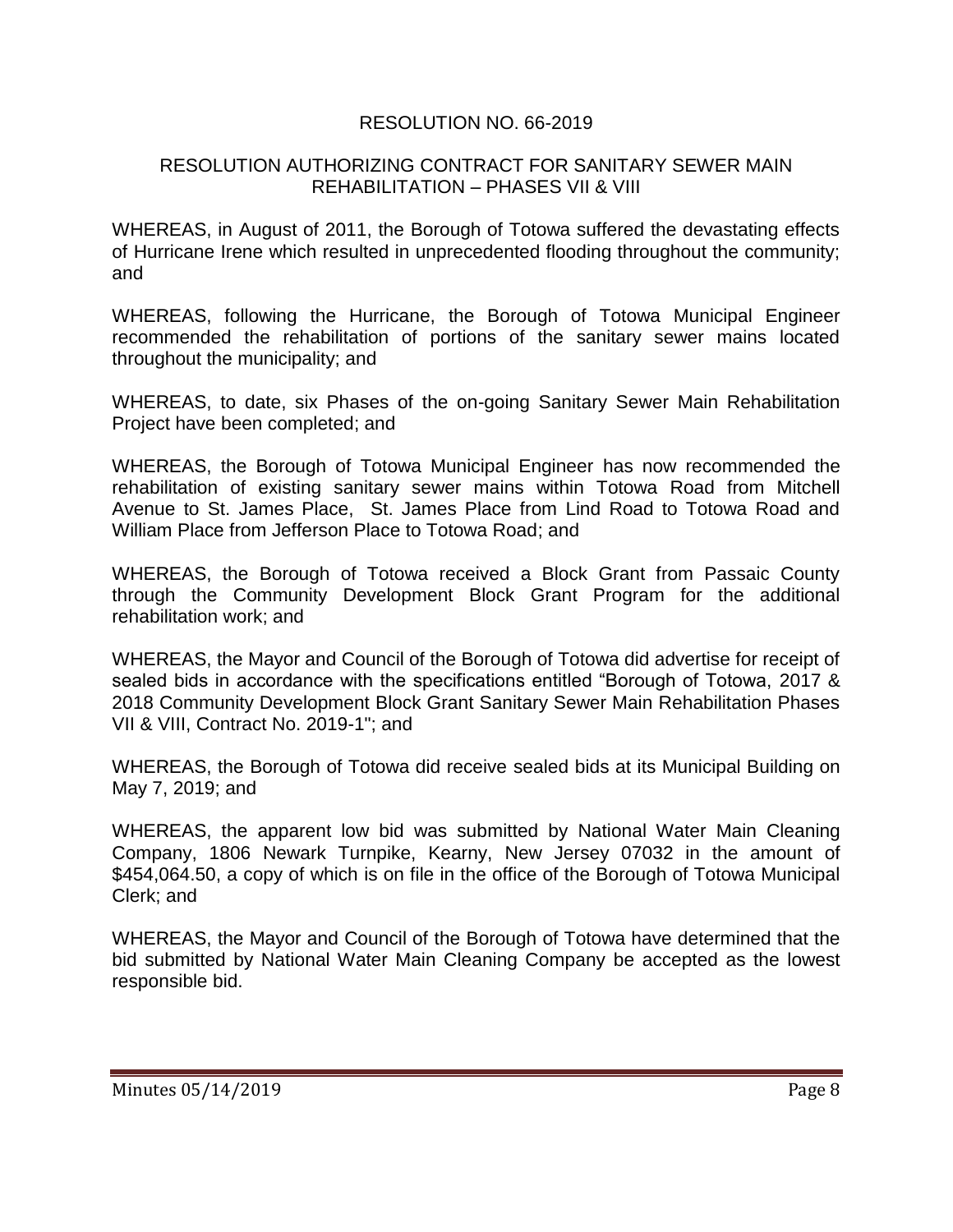NOW, THEREFORE, BE IT RESOLVED, that the Mayor and Council of the Borough of Totowa do hereby accept the bid of by National Water Main Cleaning Company for the Sanitary Sewer Main Rehabilitation – Phases VII & VIII as the lowest responsible bid for the total sum of \$454,064.50.

BE IT FURTHER RESOLVED, that the Municipal Council of the Borough of Totowa does hereby authorize the Mayor and Municipal Clerk to execute any and all necessary instruments relating thereto.

## COMMITTEE ON LIAISON & INSPECTION:

There was a motion by Councilwoman Andriani, seconded by Councilman Bucher to adopt the following Resolution Authorizing NJDC Urban Renewal, LLC To Make An Application For Habitat Enhancement. On roll call vote, all members of the Council present voted in the affirmative.

## RESOLUTION NO. 67-2019

## RESOLUTION AUTHORIZING NJDC URBAN RENEWAL, LLC TO MAKE AN APPLICATION FOR HABITAT ENHANCEMENT

WHEREAS, NJDC Urban Renewal, LLC is the designated redeveloper and owner of property identified as Block 154, Lot 19.03 on the official Tax Map of the Borough of Totowa and more commonly referred to as the redevelopment project at the North Jersey Development Center ("NJDC") site within the Borough of Totowa (the "Property"); and

WHEREAS, on December 14, 2017, the Borough of Totowa Planning Board granted preliminary and final major subdivision and site plan approval for the development of the Property; and

WHEREAS, the Borough of Totowa conditioned its approvals on the grant of a conservation easement to the Borough of Totowa in connection with a certain buffer area as set forth in the Borough of Totowa's redevelopment plan for the Property; and

WHEREAS, on June 29, 2019, NJDC Urban Renewal, LLC and the Borough of Totowa entered into a Grant of Conservation Easement in connection with the buffer area, a copy of which is on file in the office of the Borough of Totowa Municipal Clerk; and

WHEREAS, NJDC Urban Renewal, LLC is seeking approval to remove and clear live vegetation within the prescribed buffer area in a portion of the Property for habitat enhancement in accordance with Section 2(i) of the Easement; and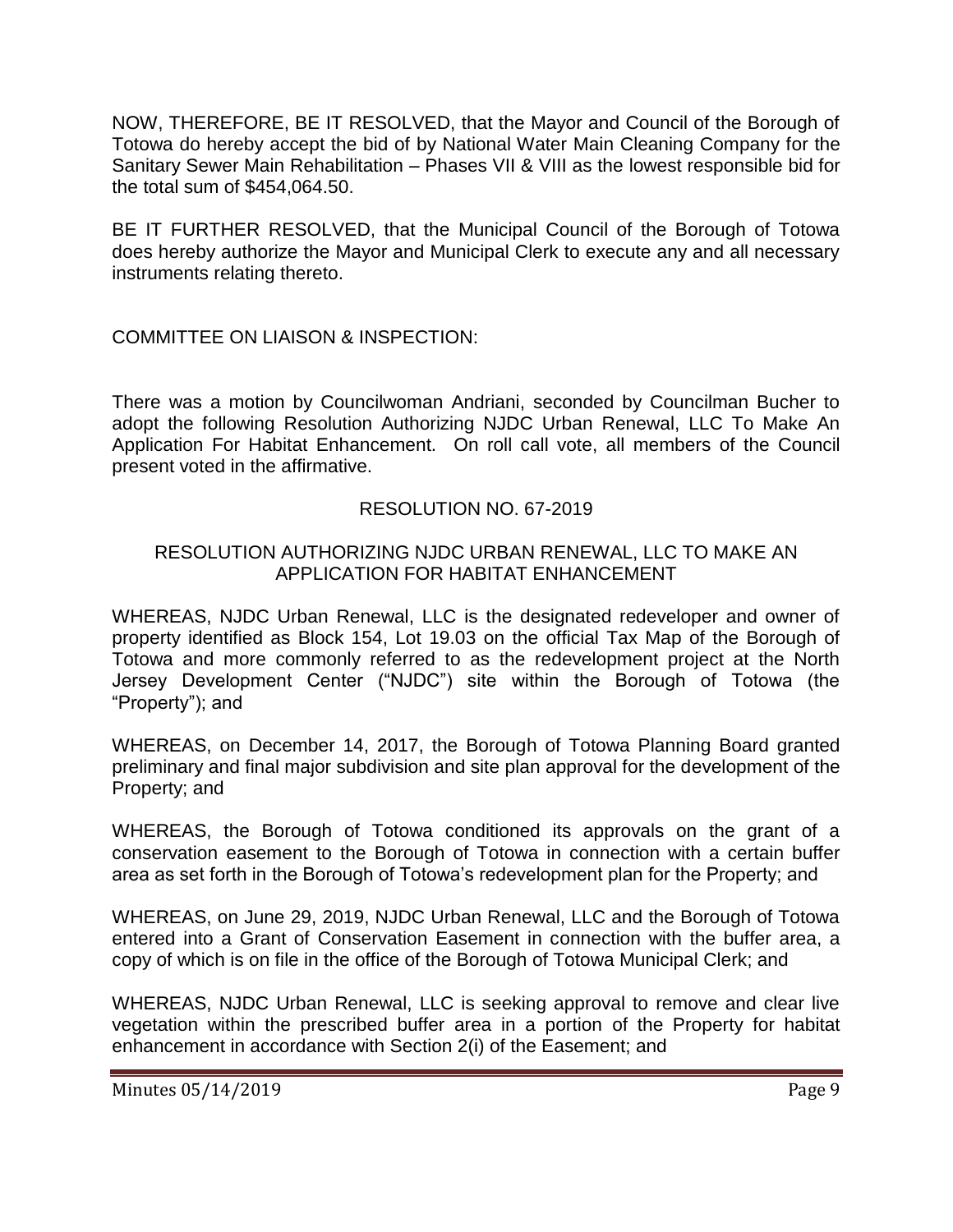WHEREAS, NJDC Urban Renewal, LLC currently has an application for minor site approval pending before the Borough of Totowa Planning Board which describes the parameters of the habitat enhancement including grading, landscape clearing and landscape planting within the buffer areas; and

WHEREAS, the Mayor and Council desire to authorize NJDC Urban Renewal, LLC to make an application for this habitat enhancement since it will benefit the residents of Totowa by reinvigorating and beautifying the prescribed buffer area.

NOW, THEREFORE, BE IT RESOLVED, that the Mayor and Council of the Borough of Totowa do hereby authorize NJDC Urban Renewal, LLC to make an application to the Borough of Totowa Planning Board for minor site approval for habitat enhancement including the grading, landscape removal and landscape plantings within the prescribed buffer area.

BE IT FURTHER RESOLVED, that the Municipal Council of the Borough of Totowa does hereby authorize the Mayor and Municipal Clerk to execute any and all necessary instruments relating thereto.

A letter was received from Volunteer Fire Company No. 1 advising that they will be appearing before the Board of Adjustment for a variance to construct a parking lot next to the firehouse and requesting that the fees be waived. There was a motion by Councilwoman Andriani, seconded by Councilman Bucher to waive the fees. On roll call vote, all members of the Council present voted in the affirmative.

COMMITTEE ON LEGISLATION & ORDINANCES:

There was a motion by Councilwoman Palazzo, seconded by Councilman Picarelli to introduce on first reading and advertise for public hearing the following entitled ordinance. On roll call vote, all members of the Council present voted in the affirmative.

# **ORDINANCE NO. 06-2019**

### **ORDINANCE OF THE BOROUGH OF TOTOWA AUTHORIZING THE EXECUTION OF A FINANCIAL AGREEMENT WITH RESPECT TO A PORTION OF CERTAIN PROPERTY IDENTIFIED ON THE BOROUGH'S TAX MAPS AS BLOCK 154, LOT 19.03 LOCATED WITHIN THE NORTH JERSEY DEVELOPMENTAL CENTER REDEVELOPMENT AREA**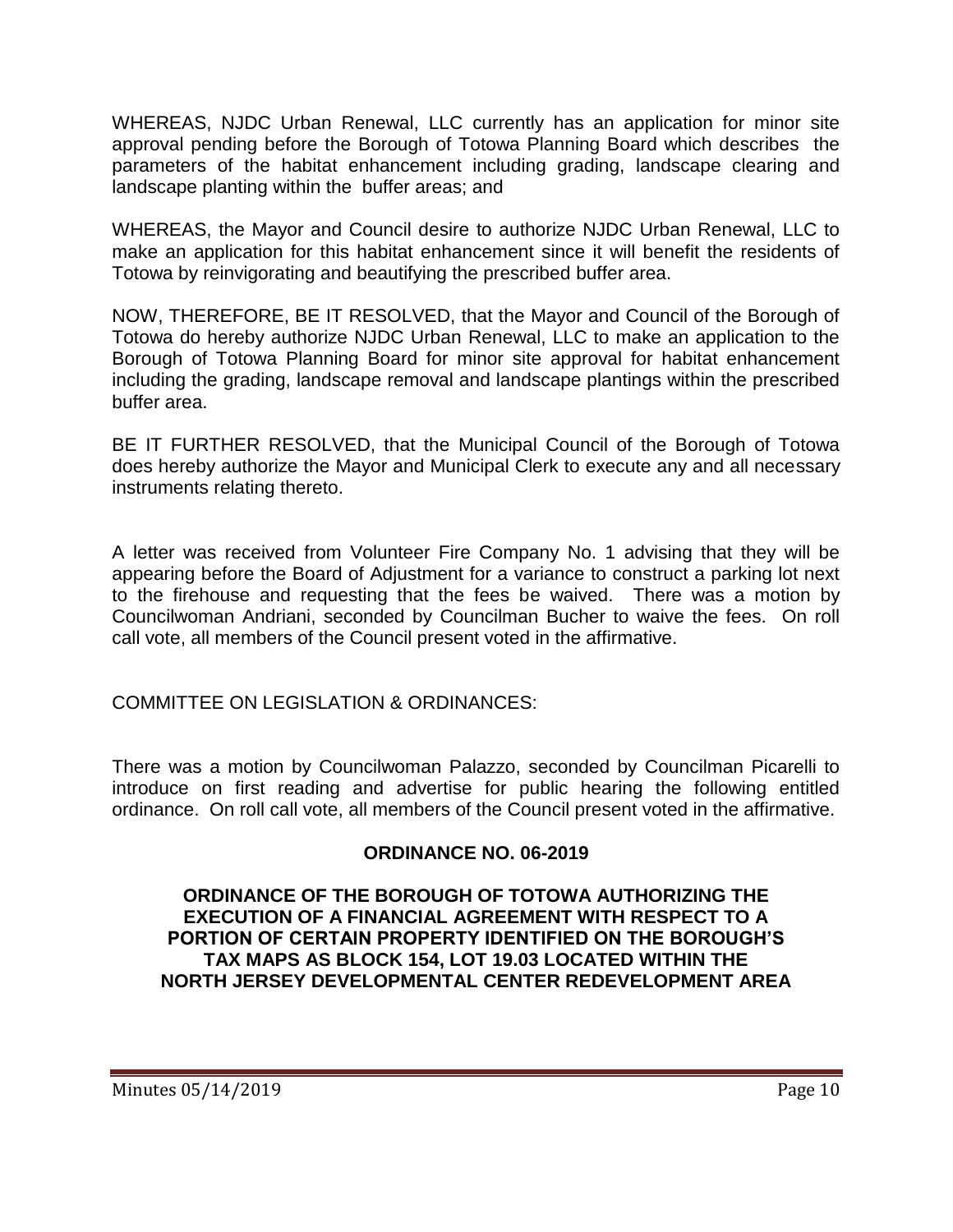There was a motion by Councilwoman Palazzo, seconded by Councilman Picarelli to table the Ordinance Authorizing The Issuance Of Non-Recourse Redevelopment Area Bonds Of The Borough Of Totowa, In The County Of Passaic, New Jersey In An Aggregate Principal Amount Not To Exceed \$300,000 (Medical Office Building Project). On roll call vote, all members of the Council present voted in the affirmative.

There was a motion by Councilwoman Palazzo, seconded by Councilman Picarelli to adopt the following Resolution Of The Borough Of Totowa, In The County Of Passaic, State Of New Jersey, Making Application To The Local Finance Board Seeking Authorization For Not To Exceed \$300,000 Non-Recourse Redevelopment Area Bonds In Connection With The Redevelopment Of The North Jersey Developmental Center Redevelopment Area Pursuant To N.J.S.A. 40A:12A-29(a)(3) And N.J.S.A. 40A:12A-67(g). On roll call vote, all members of the Council present voted in the affirmative.

# RESOLUTION NO. 68-2019

RESOLUTION OF THE BOROUGH OF TOTOWA, IN THE COUNTY OF PASSAIC, STATE OF NEW JERSEY, MAKING APPLICATION TO THE LOCAL FINANCE BOARD SEEKING AUTHORIZATION FOR NOT TO EXCEED \$300,000 NON-RECOURSE REDEVELOPMENT AREA BONDS IN CONNECTION WITH THE REDEVELOPMENT OF THE NORTH JERSEY DEVELOPMENTAL CENTER REDEVELOPMENT AREA PURSUANT TO N.J.S.A. 40A:12A-29(A)(3) AND N.J.S.A. 40A:12A-67(G)

WHEREAS, the Borough of Totowa (the "Borough") desires to make application to the Local Finance Board with respect to a proposed bond ordinance authorizing the issuance of not to exceed \$300,000 non-recourse redevelopment area bonds (the "Bonds"), and the pledge of certain payments in lieu of taxes with respect to the repayment thereof, all in connection with the construction of a medical office building within the North Jersey Developmental Center Redevelopment Area pursuant to N.J.S.A. 40A:12A-29(a)(3) and N.J.S.A. 40A:12A-67(g) of the Redevelopment Area Bond Financing Law, N.J.S.A. 40A:12A-64 et seq. (the "RAB Law"); and

WHEREAS, any financial instrument, such as the Bonds proposed herein, which are secured in whole or in part by payments in lieu of taxes shall be subject to the review and approval of the Local Finance Board within the New Jersey Department of Community Affairs (the "Board") pursuant to the RAB Law; and

WHEREAS, the Borough believes that:

(a) it is in the public interest to accomplish such purpose; and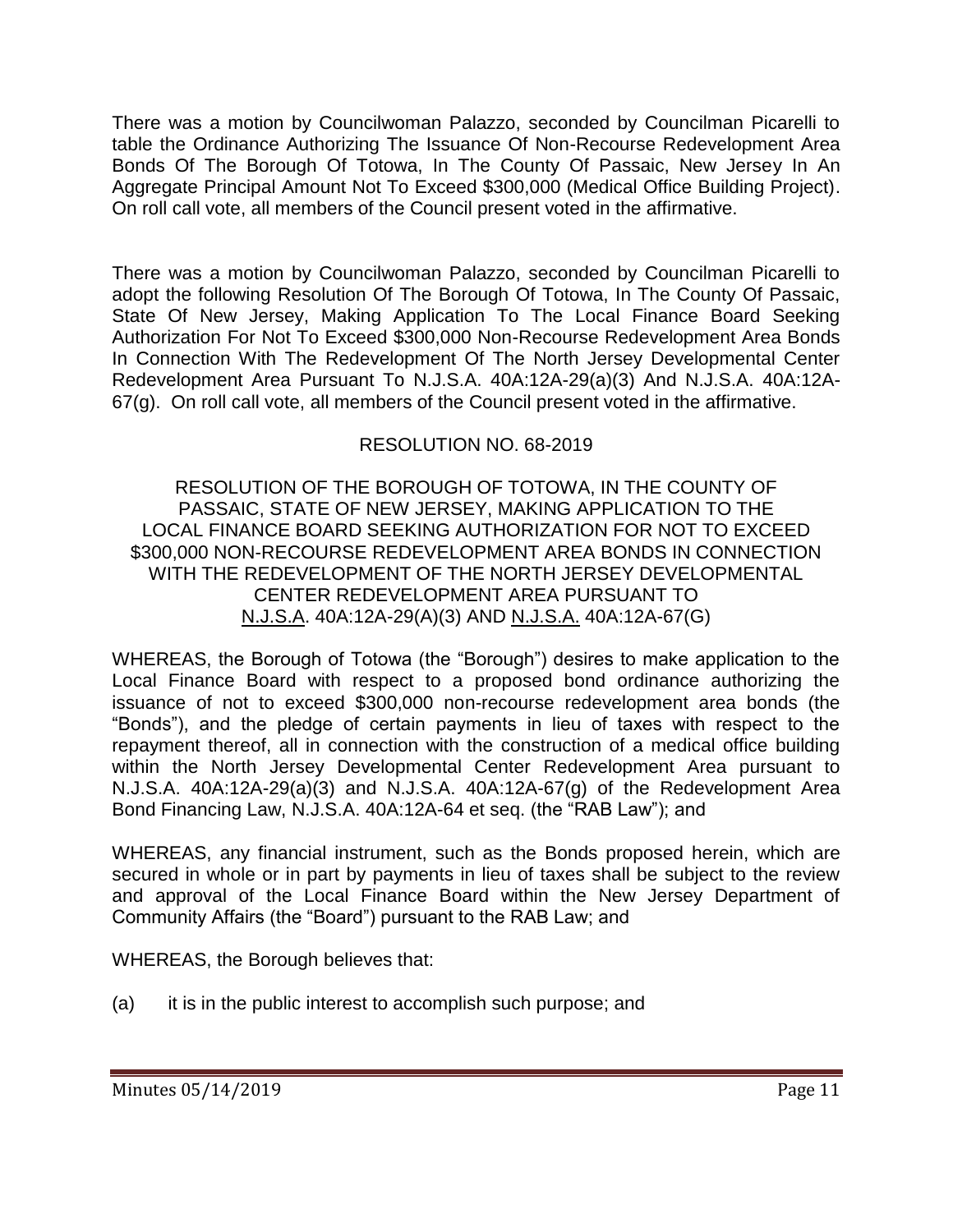- (b) said purpose or improvements are for the health, welfare, convenience or betterment of the inhabitants of the local unit; and
- (c) the amounts to be expended for said purpose or improvements are not unreasonable or exorbitant; and
- (d) the proposal is an efficient and feasible means of providing services for the needs of the inhabitants of the local unit and will not create an undue financial burden to be placed upon the local unit,

NOW, THEREFORE, BE IT RESOLVED, by the Borough Council of the Borough of Totowa, County of Passaic, State of New Jersey, as follows:

## I. GENERAL

The aforementioned recitals are incorporated herein as though fully set forth at length.

## II. APPLICATION TO LOCAL FINANCE BOARD APPROVED

- (a) The application to the Local Finance Board is hereby approved, and the Borough's counsel, McManimon, Scotland & Baumann, LLC, Roseland, New Jersey, along with other representatives of the Borough, are hereby authorized to prepare and submit the above-referenced application.
- (b) The Local Finance Board is hereby respectfully requested to consider such application and to record its findings, recommendations and/or approvals as the same may be required by law.

#### III. SEVERABILITY

If any part of this Resolution shall be deemed invalid, such parts shall be severed and the invalidity thereby shall not affect the remaining parts of this Resolution.

#### IV. AVAILABILITY OF THE RESOLUTION

A copy of this Resolution shall be available for public inspection at the offices of the Borough.

## V. EFFECTIVE DATE

This Resolution shall take effect upon final passage.